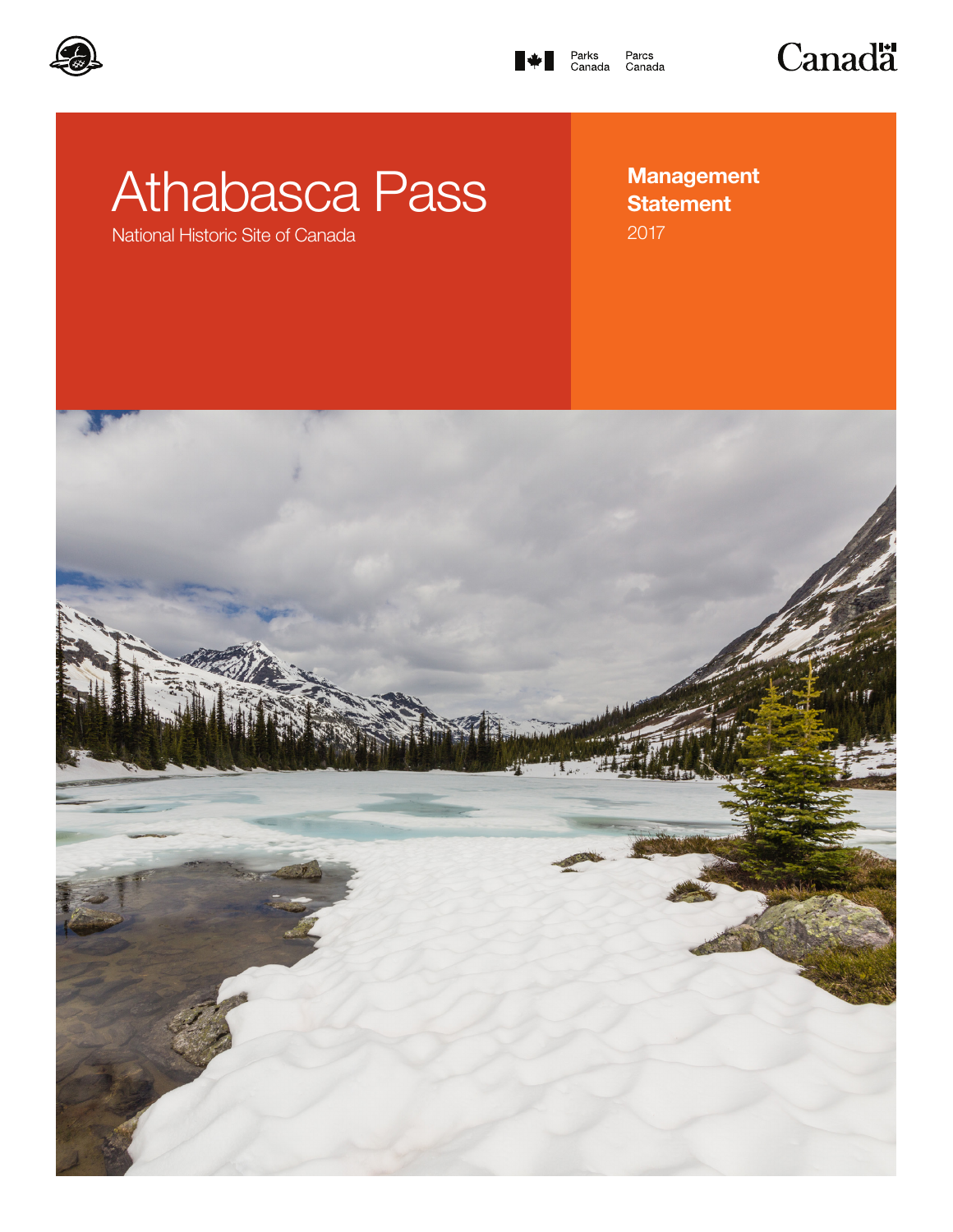DECEMBER 2017

## Athabasca Pass National Historic Site of Canada

Management Statement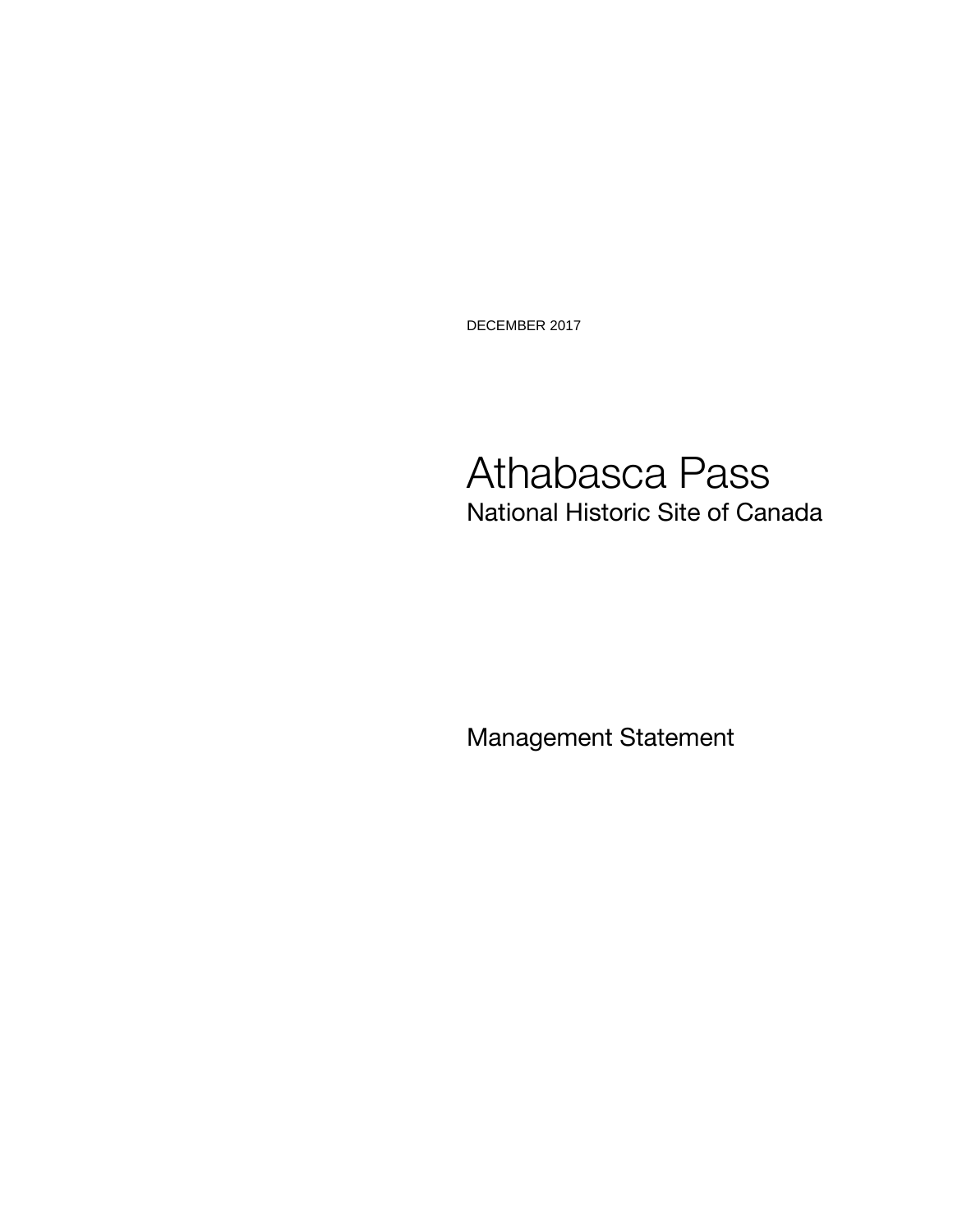$\mathbb R$  . In the set of  $\mathbb R$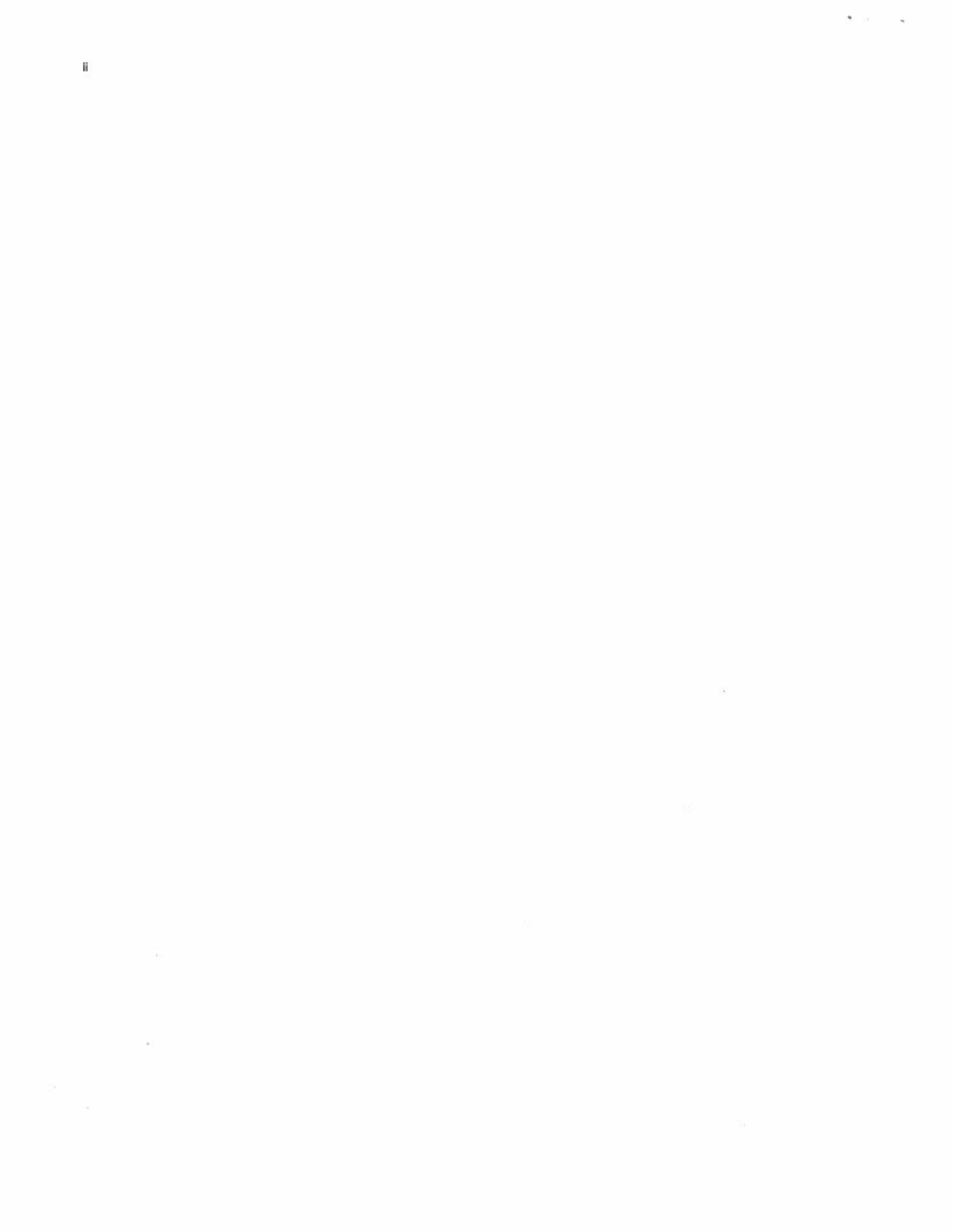### Approval

Approved by:

alanteh

Drember 22, 2017

Date

Alan Fehr Field Unit Superintendent<br>Jasper National Park<br>Parks Canada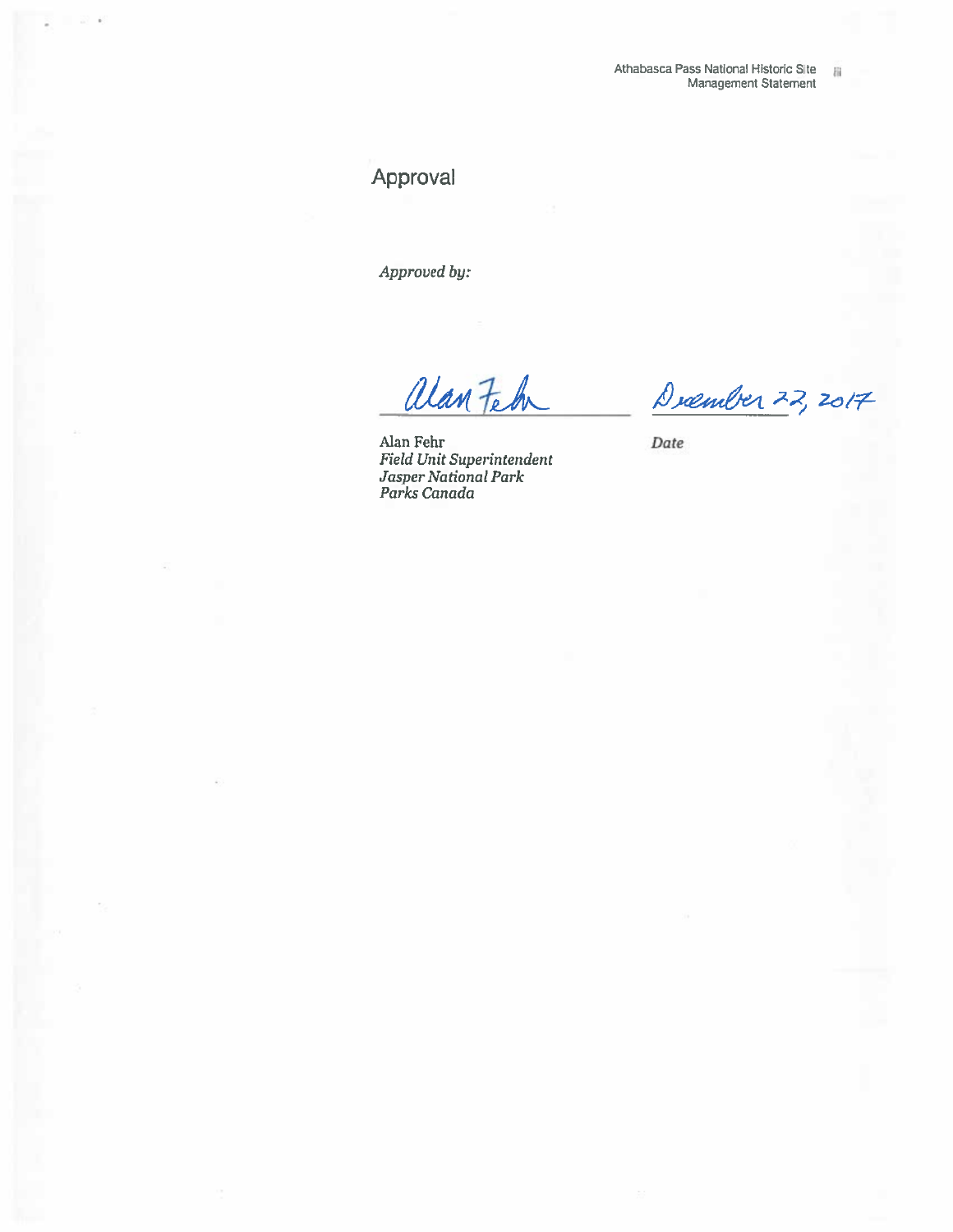$\sigma_{\rm{eff}}=100$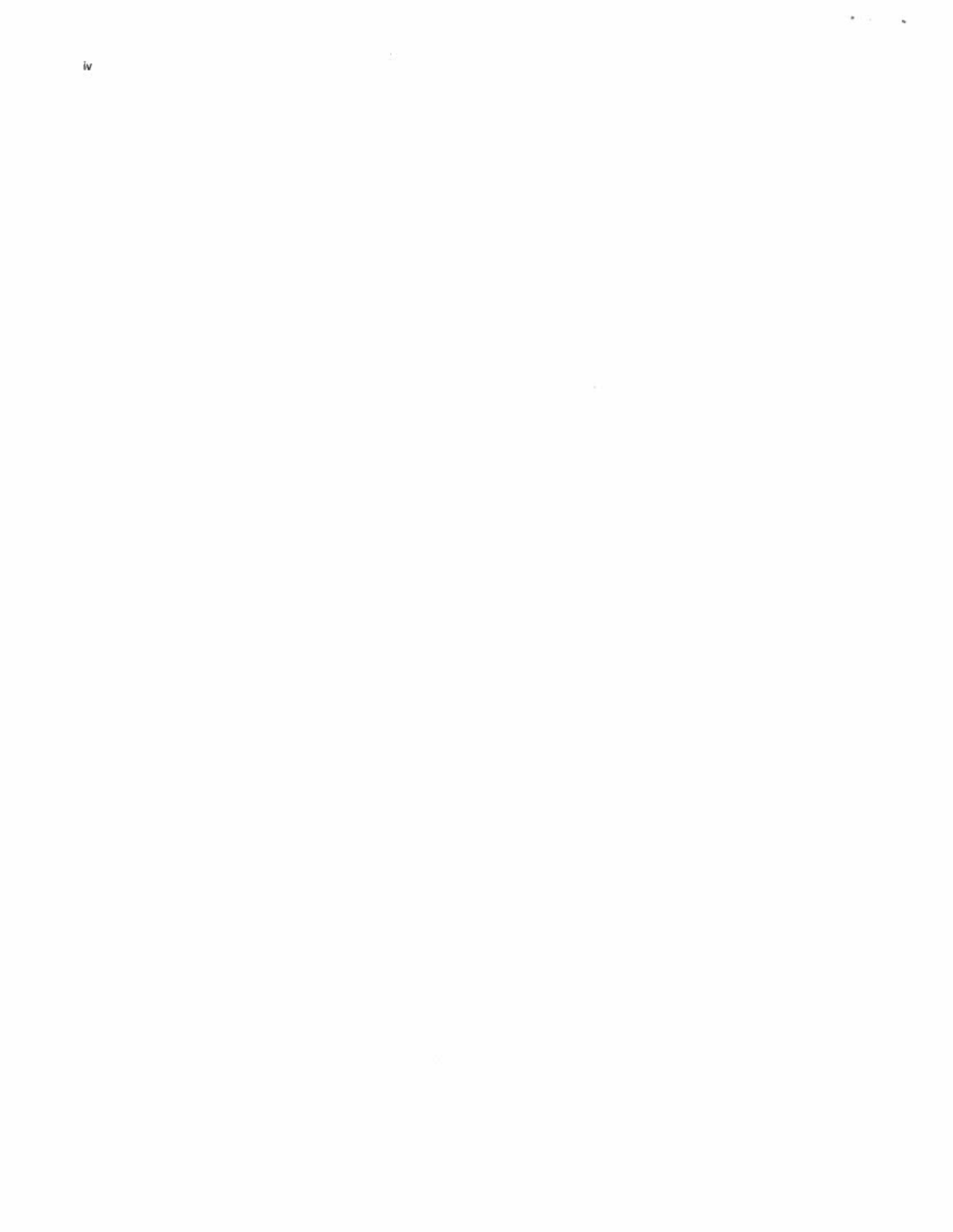The Parks Canada Agency manages one of the finest and most extensive systems of protected natural and historic areas in the world. The Agency's mandate is to protect and present these places for the benefit and enjoyment of current and future generations. This management statement outlines Parks Canada's management approach and objectives for Athabasca Pass National Historic Site.

Athabasca Pass National Historic Site of Canada is recognized for its role as part of the main fur trade route between Canada and the Oregon Country from 1811 to the mid 1850s.

The Athabasca Pass crosses the height of land that forms the Continental Divide in western Canada and is situated in two provinces, with the Alberta side of the pass located entirely within Jasper National Park. In British Columbia, the Ministry of Forestry, Lands and Natural Resources Operations manages its section of the site as a heritage trail through a 200 m wide corridor. Specifically, the designated place for Athabasca Pass National Historic Site stretches from Kane Meadows in Jasper National Park to the Wood River, a distance of 18 km.

Used by Indigenous people for millennia, the Athabasca Pass and the "Committee's Punch Bowl" at its summit have become iconic features of Western Canadian fur trade history, closely linked with the stories of Thomas the Iroquois, David Thompson and other Canadians, as well as Yellowhead Pass National Historic Site and Jasper House National Historic Site in Jasper National Park. The wilderness setting provides for a strong sense of place and connection to the past.

#### **Management Approach**

The Alberta side of the pass falls entirely within Zone II Declared Wilderness Area of Jasper National Park and is administered by Parks Canada. Within British Columbia, the property is recognized as a provincially designated site that requires a permit from the Archaeology Branch with respect to any alterations. In addition, the province has assigned an Old Growth Management Area designation to the two drainages, which means the forested vegetation is managed for old growth attributes.

Parks Canada and the Province of British Columbia will continue to work together to ensure consistent and supportive management and protection of the site, and to increase awareness and appreciation for this unique cultural landscape and its role in Canadian history. This will include a strong relationship with Indigenous Peoples to ensure traditional knowledge, values and use of the site is included in the protection and interpretation of the area.

For a map, please refer to: http://www.pc.gc.ca/en/lhn-nhs/ab/athabasca/visit

#### **Management Objectives**

- 1. Parks Canada works with the Government of British Columbia to ensure the management of the site respects jurisdictions and shared goals and objectives for protection, interpretation, and visitor experience.
- 2. Parks Canada works collaboratively with Indigenous Peoples in the planning, management and operations of our heritage places and is committed to building mutually beneficial relationships with Indigenous communities, based on trust, respect and understanding. In managing Athabasca Pass National Historic Site, Parks Canada works with interested Indigenous communities associated with Jasper National Park to